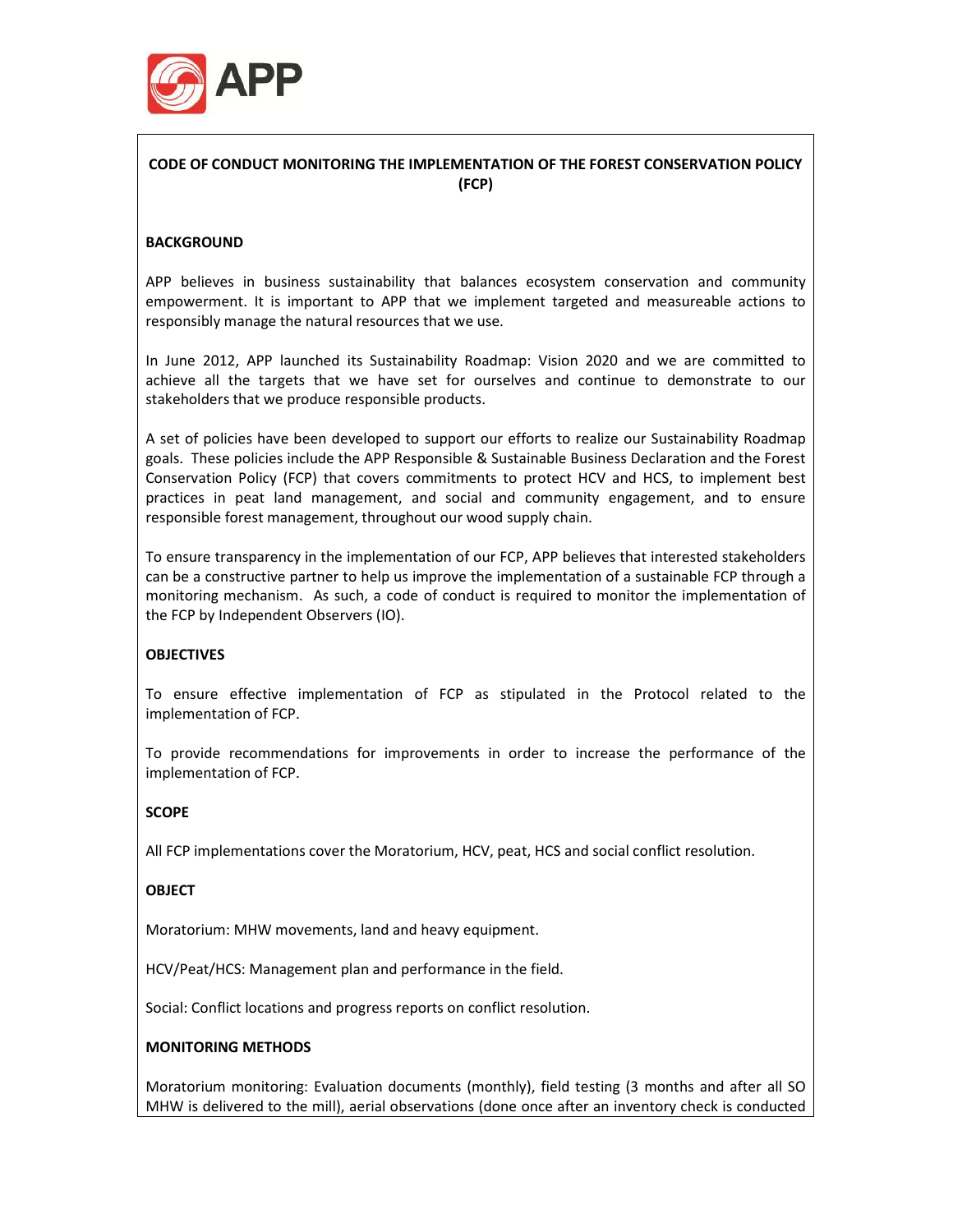

and after all SO MHW is delivered to the mil), APP scorecard, monitoring and when there are complaints by parties (Grievance Procedures).

HCV/Peat/HCV: Document Evaluation of FMU internal reports (monthly), field documents (3 months), aerial observations (6 months), APP scorecard, monitoring and complaints by parties (Grievance Procedures)

Social: APP scorecard, monitoring and complaints by parties (Grievance Procedures).

Aerial surveillance will be carried out, as per the availability of the fleet.

#### MONITORING TEAM

Monitoring Team consists of TFT and APP, while IOs may be added.

IOs may come from:

- Parties and or people who represent those who submit complaints and grievances through channels that have been provided (see SOP Grievance). In the event that such parties appoint others to represent them, they must be demonstrated with a letter of appointment/assignment.
- Parties that are delegated by APP and TFT to become members of the monitoring team, including assignments for institutions they represent.
- Parties that voluntarily want to be involved in the monitoring process and are approved by APP parties.

IO members within the monitoring team will be as much as 5 (five) to ground check -- 2 (two) people for aerial surveillance.

IOs who participate voluntarily in the monitoring team are required to provide information to clarify their relevant expertise or particular area of interest with the objectives and purposes of the monitoring. This is to ensure that IOs are involved in monitoring that is most appropriate to their area of interest/skill set.

Priority will be given to IOs who have expertise/relevance with the objectives and purposes of the monitoring. If the number of IOs exceeds the quotas, those who did not have the opportunity to join will be given priority in the next monitoring period.

#### MONITORING SCHEDULE

Will be adjusted every month, quarter, by semester as per the type of monitoring.

The monitoring team continues to monitor with or without the participation of IOs.

#### DATA AND INFORMATION

UMH/mills shall provide the necessary information related to monitoring activities. (see Annex)

UMH/mills shall assign related officers / staff to be interviewed by the monitoring team.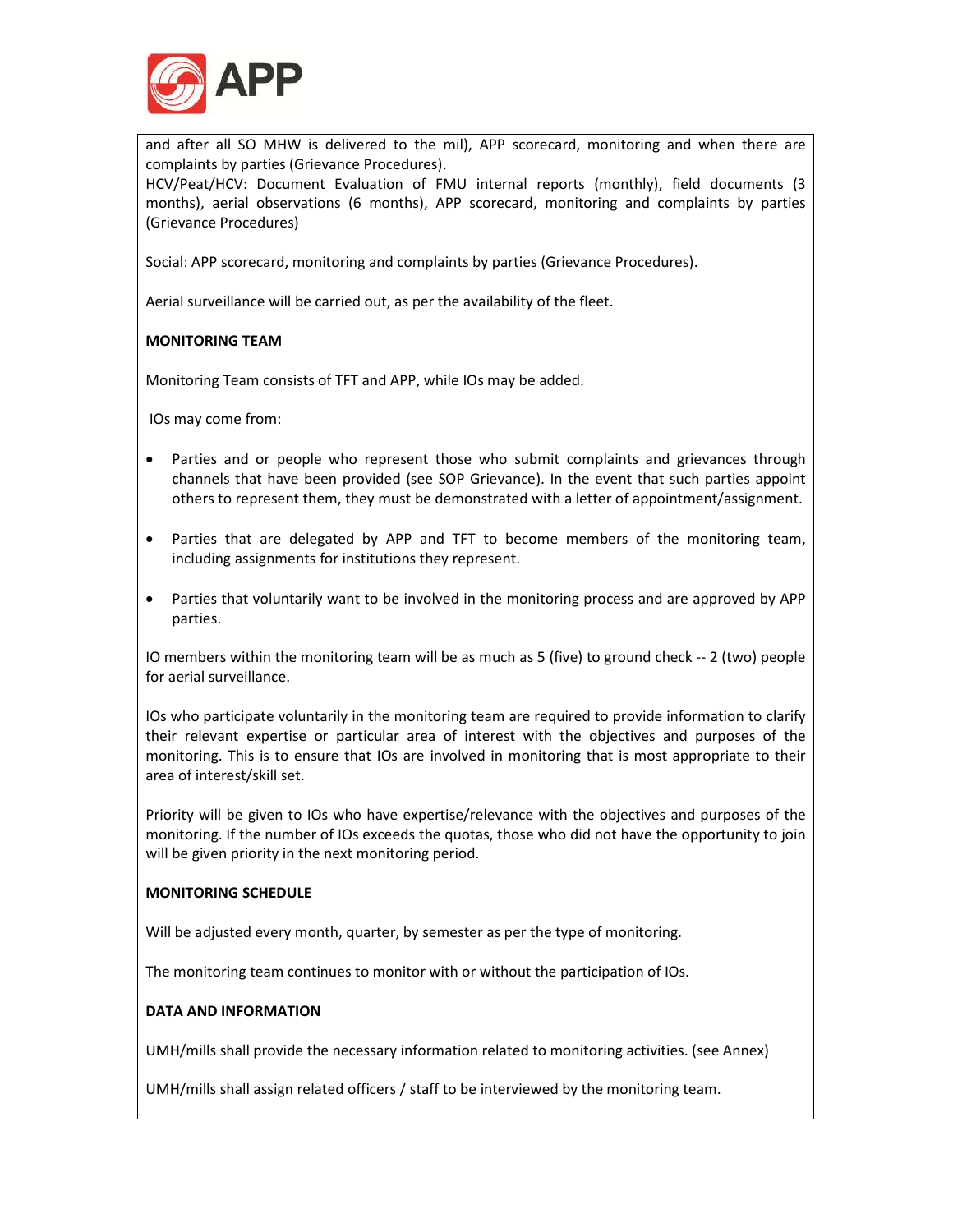

All monitoring team members will use the same data and references in monitoring activities.

The monitoring team will submit a list of data/information required by UMH/mill parties to be prepared prior to the implementation of monitoring, at least 2 (two) days ahead of the scheduled event.

The monitoring team will only use the data and information obtained for the purposes of monitoring.

Some information made available to IOs by APP/UMH will be in draft form or confidential (examples include draft HCV assessments). IOs agree that any such draft documentation will remain confidential. Other data and information, such as concession maps and coordinates, may be utilised by IOs in their other work. A list of which documentation falls into these categories will be made available to all IOs.

Draft document or confidential data and information will be provided to the monitoring team members with APP approval.

#### MONITORING ACTIVITIES

The monitoring team is obliged to prepare Terms of Reference (ToR) every time they do the monitoring and send it to UMHs/mills. ToRs include goals, monitored objects (verifier), which FMU/mill, participants and time. The monitoring team should inform UMH/mills no later than 5 (five) days before the scheduled arrival. However, for MHW monitoring activities specific location will be defined during preparation meeting one day prior to the monitoring. Information on the updated stock inventory and MHW movement will be shared with the monitoring team during the team's preparation meeting as well. For flyover FMUs will be notified only 1 day before.

For HCVs, IOs, will be consulted by independent HCV assessment teams at the stages of identification and finalisation of assessments, focusing on IOs that are known to have relevant expertise in the process of identifying HCVs (list attached).

For the HCV/HCS/peat management monitoring refer to the SOP……..

All members of the monitoring team must comply with health and safety regulations. Risks that arise for non-compliance with health and safety regulations are the responsibility of individual team members.

# **REPORTING**

Monitoring team shall together compose a Report and submit it to the Grievance Committee and UMH / Mills.

All members of the Monitoring Team are responsible for reporting monitoring results.

Relevant stakeholders can request a monitoring report to the Grievance Committee.

IOs agree that by participating in the monitoring process, they will make use of the Grievance Procedure if any evidence emerges of wrongdoing. If the IO finds the conclusion of the grievance procedure unsatisfactory APP understands and accepts that this may be publicised. IOs agree that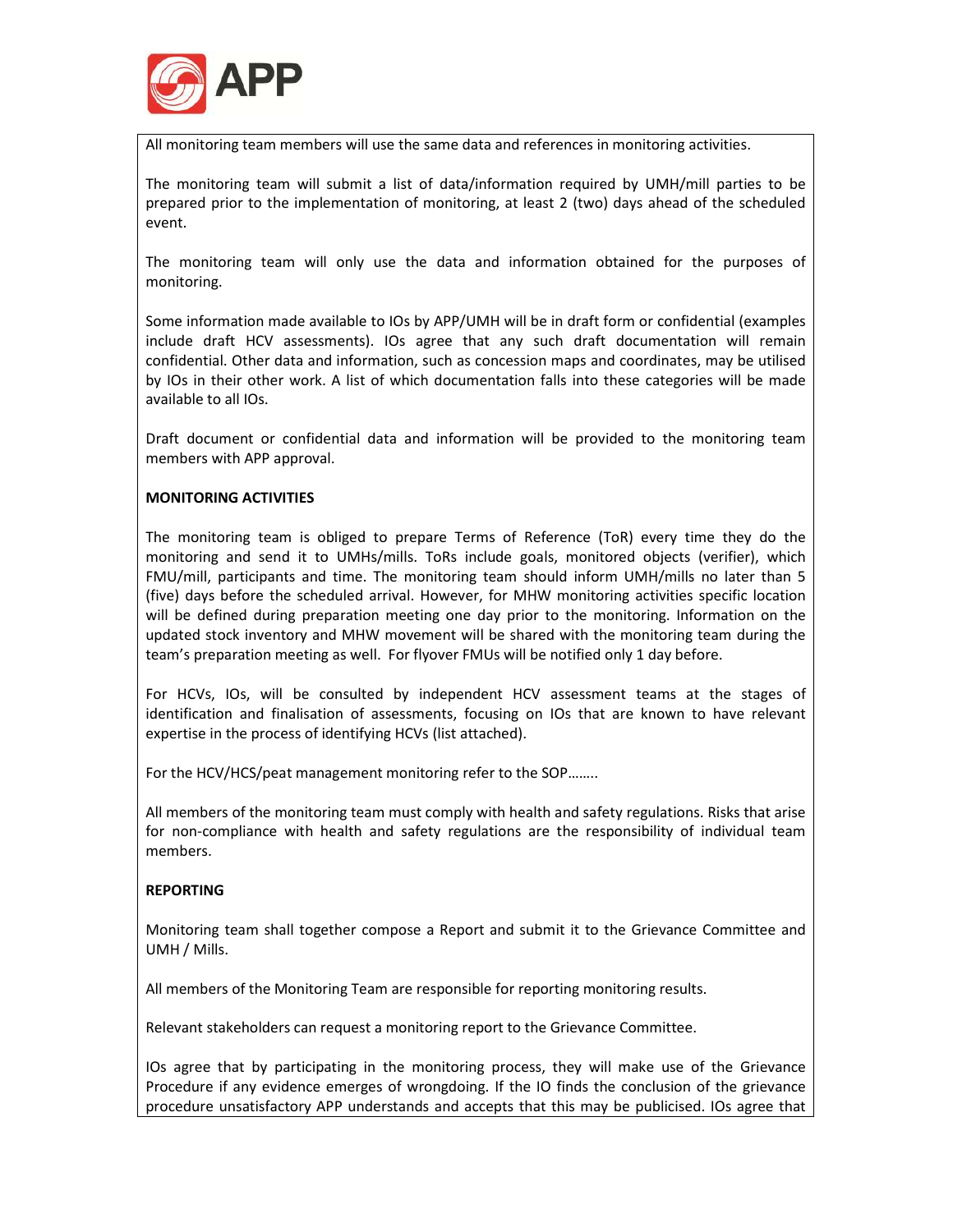

they will not make use of documentation from the list that has been agreed as confidential.

# **COSTS**

Only APP will bear the cost of transport and accommodation incurred during monitoring activities at the site UMH / mills.

--END--